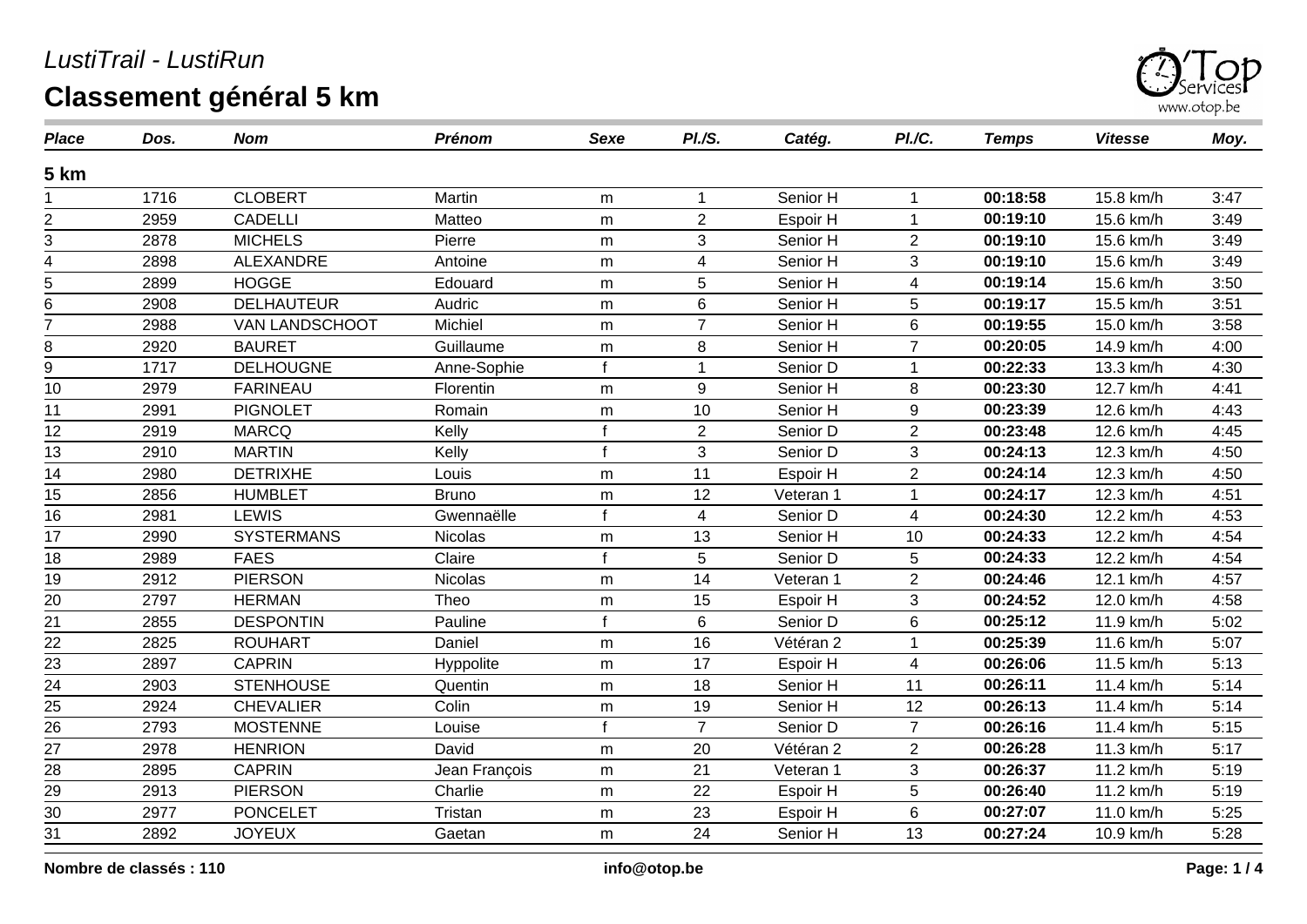

| <b>Place</b>    | Dos. | <b>Nom</b>           | <b>Prénom</b> | Sexe         | PI.S. | Catég.    | PI.C.          | <b>Temps</b> | <b>Vitesse</b> | Moy. |
|-----------------|------|----------------------|---------------|--------------|-------|-----------|----------------|--------------|----------------|------|
| 32              | 2891 | <b>DALECHAMPS</b>    | Luc           | m            | 25    | Vétéran 2 | 3              | 00:27:24     | 10.9 km/h      | 5:28 |
| 33              | 2961 | <b>LAMBERT</b>       | Joachim       | m            | 26    | Senior H  | 14             | 00:27:26     | 10.9 km/h      | 5:29 |
| $\overline{34}$ | 2900 | <b>MAILLIS</b>       | Julie         |              | 8     | Senior D  | 8              | 00:27:26     | 10.9 km/h      | 5:29 |
| 35              | 2901 | <b>DETHIER</b>       | Fabrice       | m            | 27    | Veteran 1 | 4              | 00:27:27     | 10.9 km/h      | 5:29 |
| 36              | 2949 | <b>LETURCQ</b>       | Fabrice       | m            | 28    | Veteran 3 |                | 00:28:08     | 10.6 km/h      | 5:37 |
| 37              | 2732 | <b>HARBONNIER</b>    | Didier        | m            | 29    | Vétéran 2 | 4              | 00:28:22     | 10.5 km/h      | 5:40 |
| 38              | 2893 | <b>CHILIADE</b>      | Vicky         |              | 9     | Senior D  | 9              | 00:28:39     | 10.4 km/h      | 5:43 |
| 39              | 2992 | <b>MANSVELT</b>      | Charlotte     | $\mathsf{f}$ | 10    | Senior D  | 10             | 00:28:53     | 10.3 km/h      | 5:46 |
| 40              | 2907 | <b>ALEXANDRE</b>     | Bernard       | m            | 30    | Vétéran 2 | 5              | 00:29:10     | 10.2 km/h      | 5:49 |
| 41              | 2950 | <b>SCHALLENBERGH</b> | Gregory       | m            | 31    | Veteran 1 | 5              | 00:29:10     | 10.2 km/h      | 5:49 |
| $\overline{42}$ | 2952 | <b>STEVENS</b>       | Jean-Yves     | m            | 32    | Vétéran 2 | $6\phantom{1}$ | 00:29:19     | 10.2 km/h      | 5:51 |
| 43              | 2994 | <b>CREPIN</b>        | David         | m            | 33    | Veteran 1 | 6              | 00:29:21     | 10.2 km/h      | 5:52 |
| 44              | 2962 | <b>COLLIGNON</b>     | Marie         |              | 11    | Senior D  | 11             | 00:29:27     | 10.1 km/h      | 5:53 |
| 45              | 2836 | <b>CHARLIER</b>      | Isaline       | f            | 12    | Senior D  | 12             | 00:29:37     | 10.1 km/h      | 5:55 |
| 46              | 2969 | <b>LEQUEUX</b>       | Audrey**      |              | 13    | Senior D  | 13             | 00:29:46     | 10.0 km/h      | 5:57 |
| 47              | 2974 | <b>HEYMAN</b>        | Victoria      | f            | 14    | Senior D  | 14             | 00:29:47     | 10.0 km/h      | 5:57 |
| 48              | 2883 | <b>GOFFAUX</b>       | Justine       |              | 15    | Senior D  | 15             | 00:29:50     | 10.0 km/h      | 5:57 |
| 49              | 2996 | <b>MICHAUX</b>       | Virginie      | $\mathsf{f}$ | 16    | Senior D  | 16             | 00:29:52     | 10.0 km/h      | 5:58 |
| 50              | 2864 | <b>DELIRE</b>        | Luc           | m            | 34    | Veteran 3 | $\overline{2}$ | 00:29:58     | 10.0 km/h      | 5:59 |
| 51              | 2881 | <b>HUBERT</b>        | Christophe    | m            | 35    | Vétéran 2 | $\overline{7}$ | 00:30:00     | 10.0 km/h      | 5:59 |
| 52              | 2808 | <b>COUBEAU</b>       | Jeanne        |              | 17    | Espoir D  |                | 00:30:01     | 9.9 km/h       | 6:00 |
| 53              | 2853 | <b>VIDOTTO</b>       | Marie         | $\mathbf{f}$ | 18    | Senior D  | 17             | 00:30:01     | 9.9 km/h       | 6:00 |
| $\overline{54}$ | 2904 | <b>DAMANTE</b>       | Mauro         | m            | 36    | Espoir H  | $\overline{7}$ | 00:30:11     | 9.9 km/h       | 6:02 |
| 55              | 2987 | <b>WILMART</b>       | Hugo          | m            | 37    | Espoir H  | 8              | 00:30:36     | 9.8 km/h       | 6:07 |
| 56              | 2923 | <b>COURTOIS</b>      | Sandrina      | f            | 19    | Ainée 2   |                | 00:30:53     | 9.7 km/h       | 6:10 |
| 57              | 2921 | <b>CHEVALIER</b>     | Stephanie     | $\mathbf{f}$ | 20    | Ainée 1   | 1              | 00:31:10     | 9.6 km/h       | 6:13 |
| 58              | 2970 | <b>BURY</b>          | Alexandra     | f            | 21    | Senior D  | 18             | 00:31:18     | 9.5 km/h       | 6:15 |
| 59              | 2960 | <b>DENIS</b>         | Anne****      | $\mathbf{f}$ | 22    | Ainée 1   | $\overline{2}$ | 00:31:19     | 9.5 km/h       | 6:15 |
| 60              | 2986 | <b>WILMART</b>       | <b>Bruno</b>  | m            | 38    | Vétéran 2 | 8              | 00:31:21     | 9.5 km/h       | 6:16 |
| 61              | 2915 | <b>JACQUES</b>       | Marie         | f            | 23    | Senior D  | 19             | 00:31:23     | 9.5 km/h       | 6:16 |
| 62              | 2917 | <b>LEGARDIEN</b>     | Marie         |              | 24    | Senior D  | 20             | 00:31:23     | 9.5 km/h       | 6:16 |
| 63              | 2916 | <b>JANSEN</b>        | Lola          | f            | 25    | Senior D  | 21             | 00:31:23     | 9.5 km/h       | 6:16 |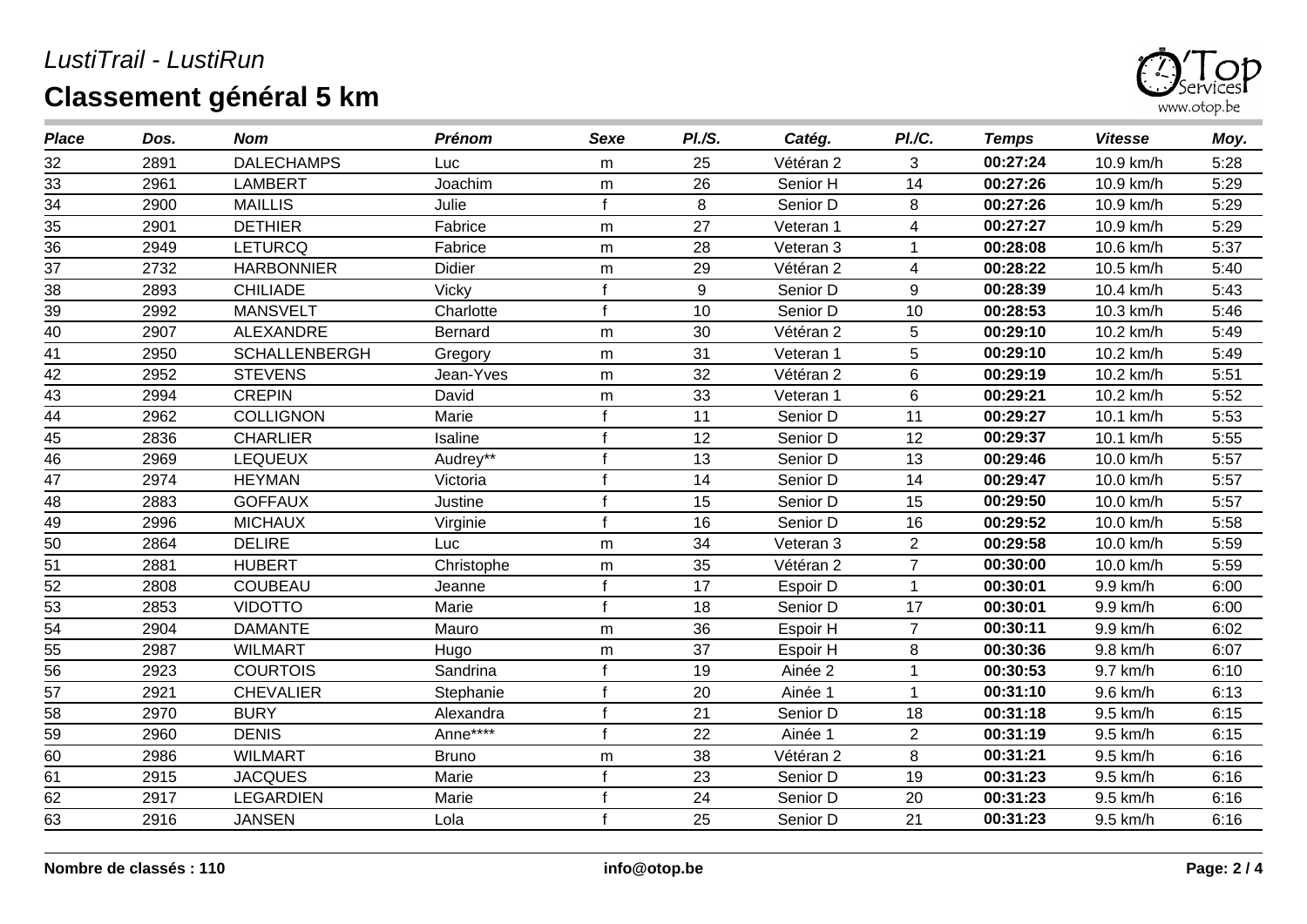

| <b>Place</b>    | Dos. | <b>Nom</b>             | <b>Prénom</b> | <b>Sexe</b>  | PI.S. | Catég.    | PI.C.                    | <b>Temps</b> | <b>Vitesse</b> | Moy. |
|-----------------|------|------------------------|---------------|--------------|-------|-----------|--------------------------|--------------|----------------|------|
| 64              | 2876 | <b>PHOLIEN</b>         | Laurence      |              | 26    | Ainée 2   | $\overline{2}$           | 00:31:29     | 9.5 km/h       | 6:17 |
| 65              | 2982 | <b>VAN KELST</b>       | Camille       | f            | 27    | Senior D  | 22                       | 00:31:34     | 9.5 km/h       | 6:18 |
| 66              | 2867 | <b>PATRIS</b>          | Francois      | m            | 39    | Veteran 3 | 3                        | 00:32:07     | 9.3 km/h       | 6:25 |
| 67              | 2918 | <b>MWINDA</b>          | Lionel        | m            | 40    | Senior H  | 15                       | 00:32:35     | 9.2 km/h       | 6:30 |
| 68              | 2896 | <b>CAPRIN</b>          | Theophile     | m            | 41    | Espoir H  | $\boldsymbol{9}$         | 00:32:38     | 9.1 km/h       | 6:31 |
| 69              | 2890 | <b>GOFFAUX</b>         | Eric          | m            | 42    | Vétéran 2 | $\boldsymbol{9}$         | 00:32:49     | 9.1 km/h       | 6:33 |
| 70              | 2995 | <b>STEVENS</b>         | Catherine*    |              | 28    | Ainée 2   | 3                        | 00:33:14     | 9.0 km/h       | 6:38 |
| 71              | 2922 | <b>CAUSSIN</b>         | Axel          | m            | 43    | Espoir H  | 10                       | 00:33:17     | 9.0 km/h       | 6:39 |
| 72              | 2925 | <b>BODART</b>          | Pep           | a            | 1     |           |                          | 00:33:43     | 8.8 km/h       | 6:44 |
| 73              | 2927 | <b>PONCELET</b>        | <b>Benoit</b> | m            | 44    | Veteran 1 | $\overline{7}$           | 00:34:18     | 8.7 km/h       | 6:51 |
| $\overline{74}$ | 2834 | <b>KINZINGER</b>       | Sabine        |              | 29    | Ainée 2   | 4                        | 00:34:34     | 8.6 km/h       | 6:54 |
| 75              | 2963 | <b>BOTTE</b>           | Virginie      | f            | 30    | Senior D  | 23                       | 00:34:37     | 8.6 km/h       | 6:55 |
| 76              | 2983 | <b>CARPENT</b>         | Isabelle      |              | 31    | Ainée 1   | 3                        | 00:34:39     | 8.6 km/h       | 6:55 |
| 77              | 2902 | <b>PARENT</b>          | Cecile        | f            | 32    | Ainée 1   | $\overline{\mathcal{A}}$ | 00:34:44     | 8.6 km/h       | 6:56 |
| 78              | 2967 | <b>DELVAUX</b>         | Thibault      | m            | 45    | Espoir H  | 11                       | 00:34:51     | 8.6 km/h       | 6:58 |
| 79              | 2966 | <b>DELVAUX</b>         | Sebastien***  | ${\sf m}$    | 46    | Veteran 1 | 8                        | 00:34:52     | 8.6 km/h       | 6:58 |
| 80              | 2905 | <b>DAMANTE</b>         | Angelo        | m            | 47    | Veteran 1 | 9                        | 00:34:57     | 8.5 km/h       | 6:59 |
| 81              | 2733 | <b>NOEL</b>            | Elodie        | f            | 33    | Senior D  | 24                       | 00:34:58     | 8.5 km/h       | 6:59 |
| 82              | 2911 | <b>GALAND</b>          | Catherine     | f            | 34    | Ainée 3   |                          | 00:35:07     | 8.5 km/h       | 7:01 |
| 83              | 2928 | <b>GENDEBIEN</b>       | Arnaud        | m            | 48    | Senior H  | 16                       | 00:35:47     | 8.3 km/h       | 7:09 |
| 84              | 2958 | <b>VANDERSTICHELEN</b> | Antoine       | m            | 49    | Veteran 1 | 10                       | 00:35:48     | 8.3 km/h       | 7:09 |
| 85              | 2956 | <b>RAMBOUX</b>         | Emilie        | f            | 35    | Senior D  | 25                       | 00:35:48     | 8.3 km/h       | 7:09 |
| 86              | 2909 | <b>JOSSIN</b>          | Axelle        | $\mathbf{f}$ | 36    | Ainée 2   | 5                        | 00:36:24     | 8.2 km/h       | 7:16 |
| 87              | 2835 | <b>CHAPELLE</b>        | Gregory       | m            | 50    | Veteran 1 | 11                       | 00:36:33     | 8.2 km/h       | 7:18 |
| 88              | 2823 | <b>THOMAS</b>          | Sylvia        | f            | 37    | Ainée 1   | 5                        | 00:36:42     | 8.1 km/h       | 7:20 |
| 89              | 2906 | <b>DAMANTE</b>         | Emma          | $\mathbf{f}$ | 38    | Espoir D  | $\overline{2}$           | 00:36:55     | 8.1 km/h       | 7:22 |
| $90\,$          | 2894 | MEYNARD                | Alice         | $\mathbf{f}$ | 39    | Ainée 1   | $\,6$                    | 00:37:04     | 8.0 km/h       | 7:24 |
| 91              | 2957 | <b>RIGATTI</b>         | Anne          | f            | 40    | Ainée 1   | $\overline{7}$           | 00:37:41     | 7.9 km/h       | 7:32 |
| 92              | 2833 | <b>DOUXFILS</b>        | Julie         | f            | 41    | Senior D  | 26                       | 00:37:43     | 7.9 km/h       | 7:32 |
| 93              | 2972 | <b>COLLIN</b>          | Sophie        | f            | 42    | Ainée 1   | 8                        | 00:38:01     | 7.8 km/h       | 7:36 |
| 94              | 2985 | <b>DETRY</b>           | Melissa       |              | 43    | Ainée 1   | 9                        | 00:38:01     | 7.8 km/h       | 7:36 |
| 95              | 2976 | <b>PONCELET</b>        | Jeanne        |              | 44    | Espoir D  | 3                        | 00:38:05     | 7.8 km/h       | 7:36 |